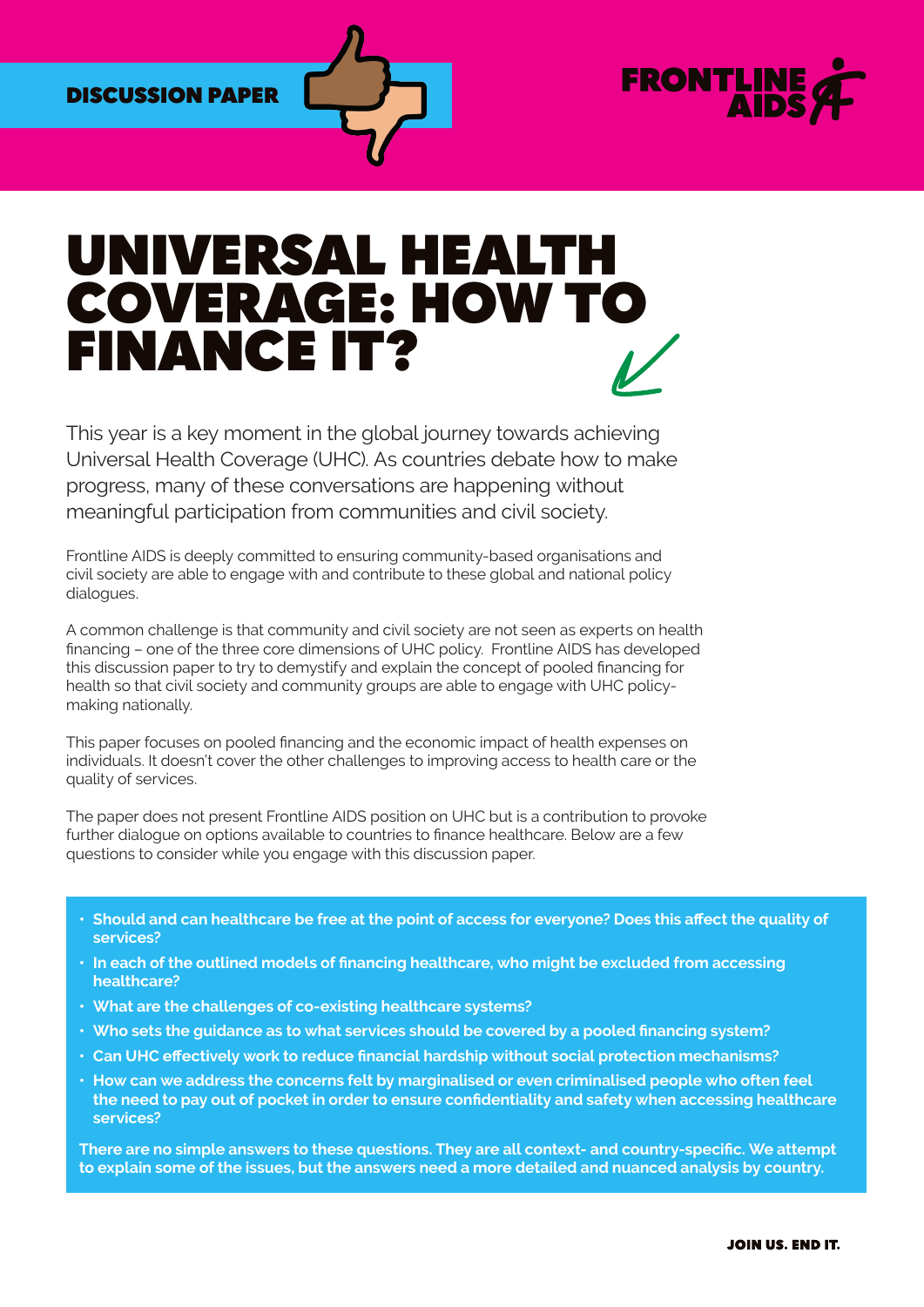# WHAT IS UHC AND WHY DOES IT MATTER?

According to the World Health Organization (WHO), UHC means that "*all people have access to the health services they need (prevention, promotion, treatment, rehabilitation and palliative care) without the risk of financial hardship when paying for them. This requires an efficient health system that provides the entire population with access to good quality services, trained health workers, good quality medicines and technologies. It also requires a financing system to protect people from financial hardship and impoverishment from health care costs. Equitable access to health services ensures healthier people; while financial risk protection prevents people from being pushed into poverty. Therefore, universal health coverage is a critical component of sustainable development and poverty reduction, and a key element to reducing social inequities*."1

This description may sound straightforward, but its interpretation is nuanced and will need to be debated in each country context. Some questions include: what is meant by "*need*", who decides what's included in that "*need*", using which criteria and who should be included in the policy-making process? How do we define and measure "*access to*" or "*good quality of*" health services, and which threshold should we use to determine "*impoverishment*" of a given household?

To move toward UHC, a country would need to consider a number of things including: Who is covered? Which services are covered? What proportion of the cost should be covered through the pooling systems<sup>2</sup>? Pooling systems will be further discussed in the next section. The aim of a pooled system is to ensure that no one individual carries the burden of paying for healthcare needs, and to prevent financial hardship aspect.

These dimensions are usually represented in a cube-shape graph like the one below.



**Three dimensions to cover when moving towards universal coverage** 

Source: WHO Universal Coverage – Three Dimensions

To understand the rationale behind the financing dimension of UHC and its complexities, it's important to learn how the dynamics of the healthcare market work.

<sup>1.</sup> See Questions and Answers on Universal Health Coverage [https://www.who.int/healthsystems/topics/financing/uhc\\_qa/en/](https://www.who.int/healthsystems/topics/financing/uhc_qa/en/) .

<sup>2.</sup> [See Health financing for universal coverage: https://www.who.int/health\\_financing/topics/pooling/en/](https://www.who.int/health_financing/topics/pooling/en/)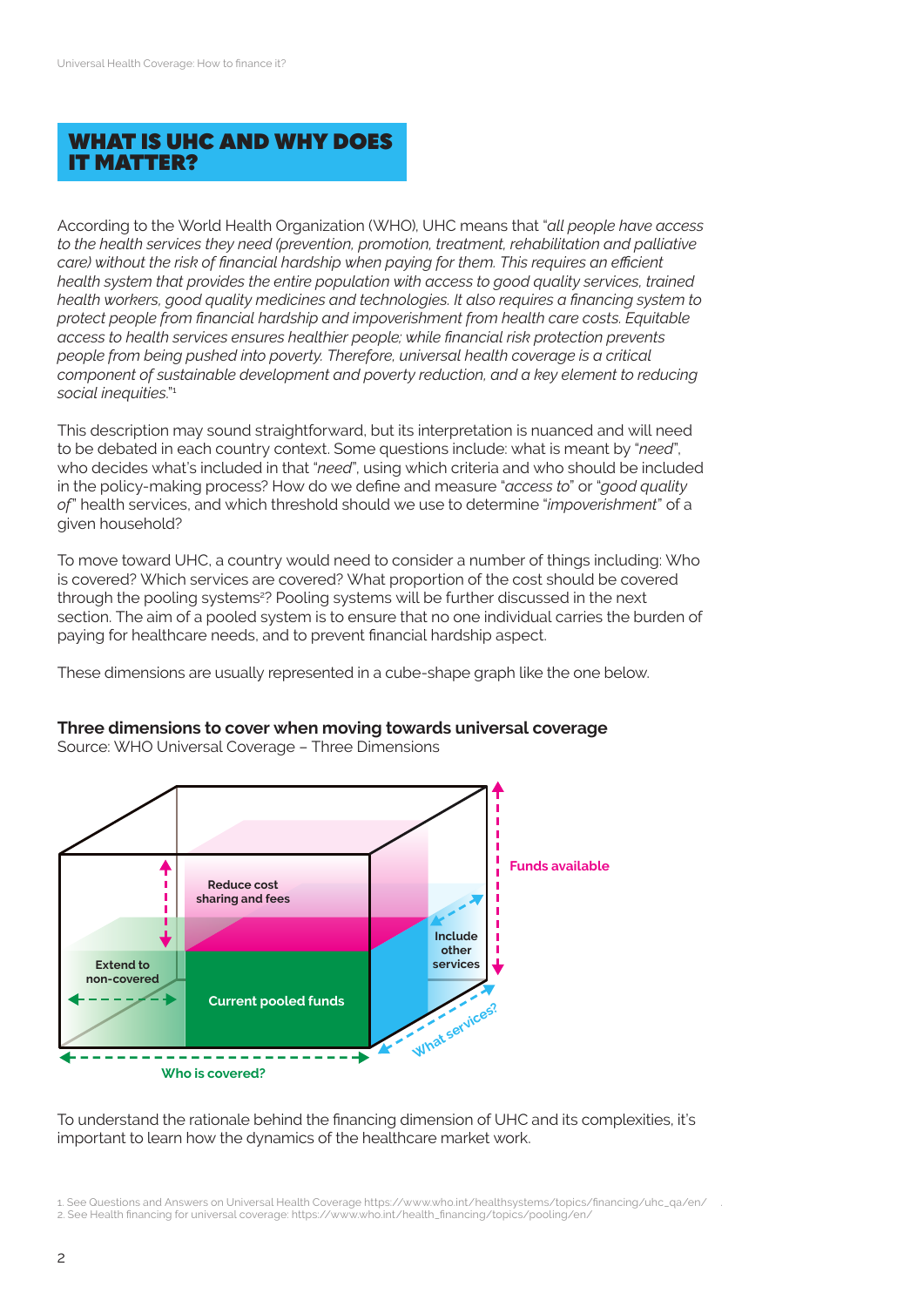# BASIC DYNAMICS OF HEALTHCARE MARKET

Healthcare is unlike any other basic product available in the market<sup>3</sup>. When we go to the supermarket, we choose to buy food, drinks or cleaning products based on their price, the price of their alternatives, our income and our preferences as well as the quality of the product and its availability.

#### **If we like oranges, the amount of oranges we'll buy depends on:**

- How expensive they are: the higher the price, the less we will buy and vice-versa;
- How much other fruit we also like costs: the cheaper pears or bananas are in comparison, the fewer oranges we buy, and vice-versa;
- What our budget is: the higher the income, the more oranges we'll buy;
- Our preferences: if we like oranges more than any other fruit, we'll buy them even if the price increases (until a certain limit). Preference is also influenced by 'the law of the diminishing benefit of repeated consumption': if we've been eating oranges quite often lately, we may prefer other fruit;
- Availability: if there's a stock out of oranges, the price is immaterial.

These are the characteristics of most common products (not all) we consume every day. The demand for those commodities will vary depending on how these factors are modified, especially their price. In other words, the demand for those products is sensitive to its price, an economic law called 'price elasticity'.

#### **This is not what happens in relation to the demand for healthcare:**

- Even if the price of healthcare increases, most households will still need to buy it: to avoid disease, recover quality of life (to be able to work, for instance) and save family members' lives.
- Households can't easily buy effective, evidence-based alternatives to healthcare.
- Demand for healthcare is less affected by income. Families tend to use their income, savings and assets, even if they are low, to pay for life-saving healthcare for their family.
- Healthcare demand is not usually modified by repeated or continuous consumption: it depends how much it is needed at that time.

This is why demand for healthcare is seen as less sensitive to price than other commodities: changes in its price have little effect on its demand. In economic terms, the demand for healthcare is 'inelastic'.

#### **Two other factors need to be considered:**

- 1. Uncertainty: The demand of healthcare is uncertain. Most of the time we don't know when we'll need healthcare, to what extent and for how long. Only when a disease is diagnosed or a trauma has taken place, can doctors provide a prognosis.
- 2. Asymmetric information: When we demand healthcare, we don't usually know exactly what we need. We may know little about the disease, and how it should be treated. We expect healthcare providers to have that expertise, and rely on their knowledge and experience to take the right decisions for us. experience to take the right decisions for us.

3. To better understand the basic economic concepts used here (demand, elasticity, substitutes), please, refer to [https://courses.lumenlearning.com/](https://courses.lumenlearning.com/boundless-economics/ ) [boundless-economics/](https://courses.lumenlearning.com/boundless-economics/ )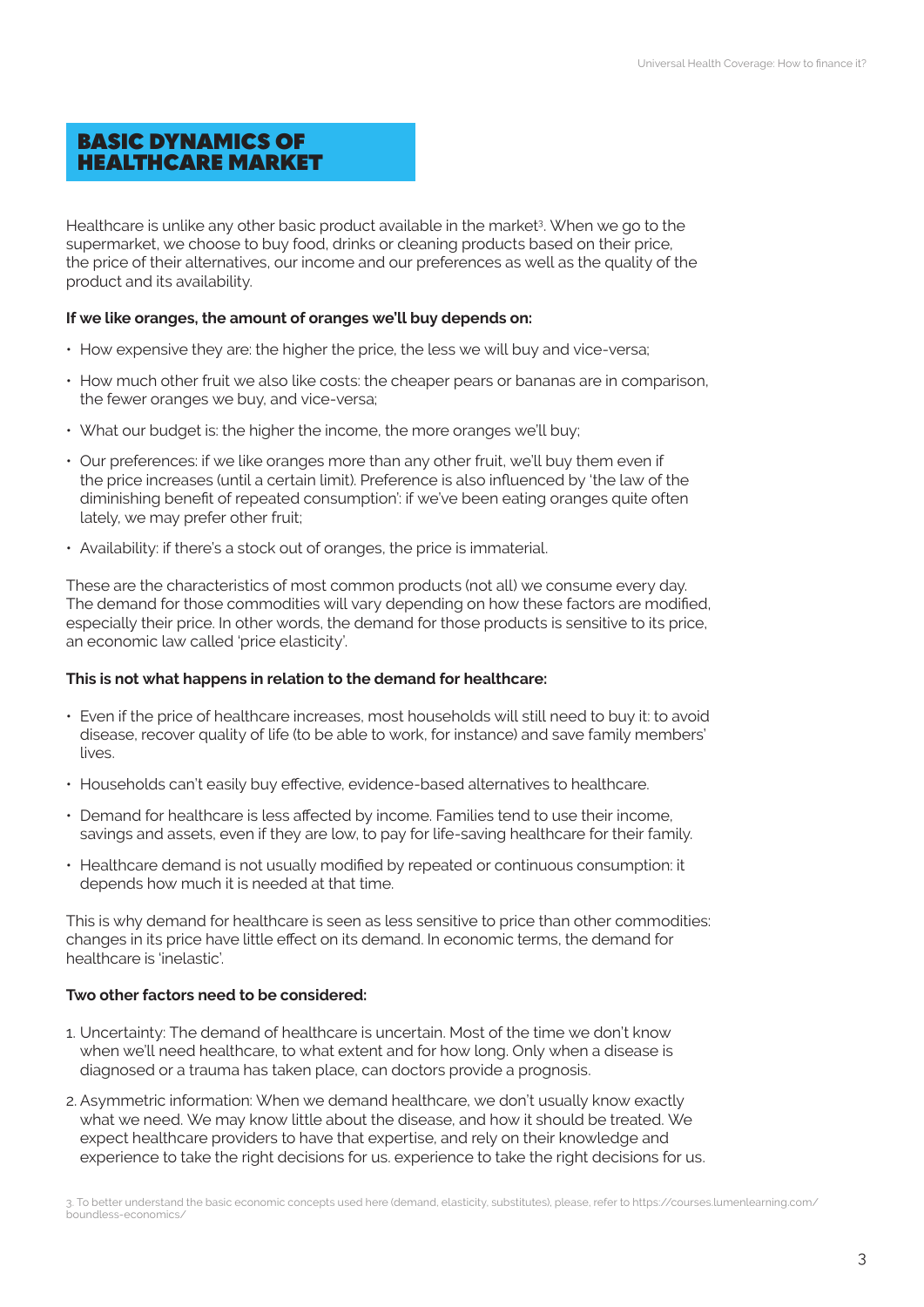However, not all demand for health is equally inelastic: it depends on the existence and prevalence of competitors offering a particular service or commodity and the availability of good substitutes. For instance, if a medicine is off-patent and many manufacturers offer it as generic, the consumer will be sensitive to its price increase, because they have other options. The same is true for health products that have good substitutes: a price increase in ibuprofen might lead people to buy other painkillers such as paracetamol, for example.

The price inelasticity of healthcare demand can affect patent-protected medicines, generic medicines with few competitors, specialised medical services, and basic health services with little regard for other circumstances (such in geographical areas where the number of doctors and other healthcare workers is very low).

#### PROVIDING DENTAL CARE FOR PEOPLE LIVING WITH HIV AND PEOPLE WHO USE DRUGS4

**Data from WHO European Region<sup>5</sup> countries show that the poorest households tend to experience less price elasticity for demand for medicines than for dental care. We can interpret this as indicating that, in this population, medicines are valued as life-saving or quality of life sustaining, while dental care is not. When household budgets are constrained, the substitute for full dental care (accessing only basic dental checks or even nothing) is preferred.** 

**Even many advanced public health systems do not include dental care in their basic package of services, or only for certain populations (children) or for very basic services (infected tooth extraction). But this is especially the case for poorer populations, or people who are prone to oral health problems, such as people who use drugs and people living with HIV (as a number of studies have demonstrated that people living with HIV6 are at an increased risk for various dental health challenges).**

When households are willing to buy healthcare even if it means that they are pushed into poverty, it is called 'catastrophic health expenditure'. However, if a household runs out of income or assets, or they consider the price too high for the potential benefits, the healthcare won't be purchased, and the health needs will remain unmet.

# WHY WE NEED POOLING SYSTEMS

One way to avoid incurring catastrophic health expenditures or leaving a health need unmet is to participate in a pooling finance mechanism. In this system participants provide money to a centralised account at a fixed period: for instance, 100 USD per month. That money is kept by someone referred to as an insurer that uses it to buy healthcare when one of the pooling participants needs it. Insurers can be public or private.

Pooling mechanisms are a way to deal with both the uncertainty of healthcare needs (when, which type, for how long) and the limited capacity of households to cope with high health costs in a short period of time.

In pooling mechanisms, the entitlement to receive healthcare is not linked to the participant's monetary contributions. Neither can the participant decide under which conditions such healthcare should be provided: this is decided by the insurer on behalf of all pooled participants.

<sup>4.</sup> The examples described in the boxes are extrapolated from real examples to discuss likely scenarios related to HIV, although some of the arguments may be supported by specific references.

<sup>5.</sup> Cerezo, J. WHO Barcelona Office for Health Systems Strengthening, based o[n Universal health coverage: financial protection country reviews](http://www.euro.who.int/en/health-topics/Health-systems/health-systems-financing/publications/clusters/universal-health-coverage-financial-protection/universal-health-coverage-financial-protection-country-reviews): [http://www.](http://www.euro.who.int/en/health-topics/Health-systems/health-systems-financing/publications/clusters/universal-health-coverage-financial-protection/universal-health-coverage-financial-protection-country-reviews) [euro.who.int/en/health-topics/Health-systems/health-systems-financing/publications/clusters/universal-health-coverage-financial-protection/universal](http://www.euro.who.int/en/health-topics/Health-systems/health-systems-financing/publications/clusters/universal-health-coverage-financial-protection/universal-health-coverage-financial-protection-country-reviews)[health-coverage-financial-protection-country-reviews](http://www.euro.who.int/en/health-topics/Health-systems/health-systems-financing/publications/clusters/universal-health-coverage-financial-protection/universal-health-coverage-financial-protection-country-reviews)

<sup>6.</sup> See [https://www.who.int/oral\\_health/action/communicable/en/](https://www.who.int/oral_health/action/communicable/en/)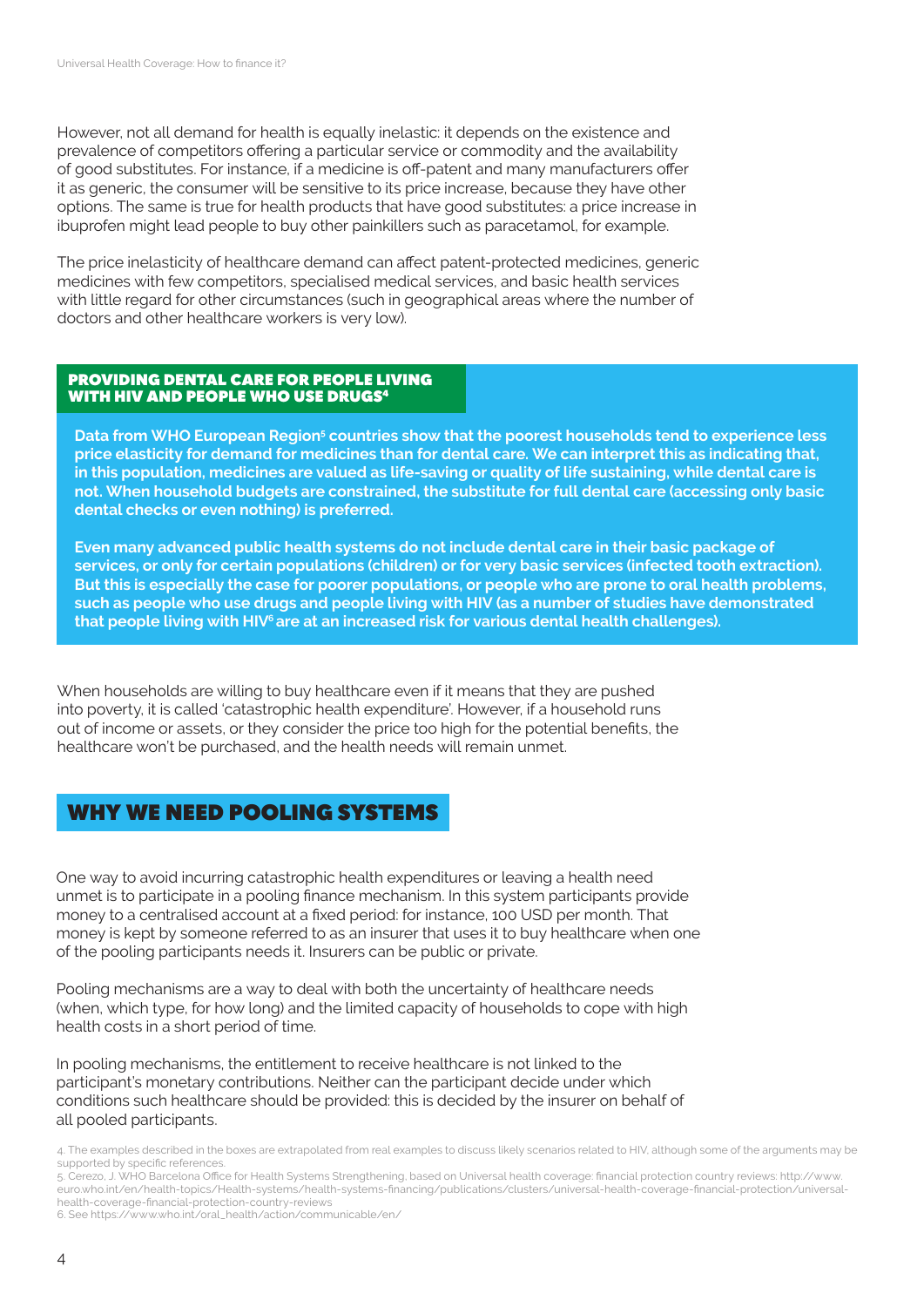#### **Pooling mechanisms are usually of three types:**

- 1. Generalised public mandatory mechanisms
- 2. Private voluntary mechanisms
- 3.Public or private mechanisms linked to employment status.

## **Generalised public mandatory mechanisms**

In generalised public mandatory mechanisms, the insurer is a public body that collects the participants' contributions regardless of their willingness to do so. The collection is usually done through taxes or levies (on income, sales, corporate benefits, or consumption of specific products such as fuel, alcohol or tobacco). Those taxes are mandatory in the sense that the contributor cannot refuse to pay, or will face legal consequences if they do so. This is key for the sustainability of the system: if made voluntary, younger and healthier people may opt not to contribute for the time being, while older and less-healthy people will require increased healthcare services, leading to an economic collapse of the system.

The main challenge with these mandatory pooling mechanisms is when a large portion of economic activity is informal or the public authority is not able to collect sufficient taxes. For instance, non-declared sales, labourers without legal contracts, or corporate benefit concealment. In such circumstances, those who do contribute may feel unequally treated.

#### CAN INCOME FROM SEX WORK CONTRIBUTE TO HEALTHCARE FINANCING

**One way to ensure that public mandatory mechanisms of healthcare are well financed is by enlarging the fiscal space of a country<sup>7</sup> . This can be done if the largest segments of informal economic activity enter the regulated area and start contributing significantly to public budgets. However, some citizens may not be able to or see benefit in contributing to these mechanisms because their economic activity is prohibited or not regulated.** 

**Sex work is one of many examples where this may occur. In countries where sex work is not regulated, sex workers will likely not be paying tax on their income, not because they don't want to but because they're not allowed to. This means that they are not able to contribute finances through income tax to the healthcare system. When accessing healthcare, they may be treated in a stigmatised and discriminatory way because of their HIV status or their choice of work and be excluded from the system. Others may perceive they're not entitled to access healthcare because they don't directly contribute to its sustainability8.** 

## **Private voluntary mechanisms**

In private voluntary mechanisms, unlike public systems, participation is not mandatory. Voluntary Health Insurance (VHI) can be offered by for-profit companies or may be community- or faith-based, not-for-profit schemes. In all these cases, the individual is free to decide whether to take up the offer or not. VHI normally implies a legal obligation for the user to pay a certain amount periodically (called a "premium") and in return the provider will offer health services to be used when needed under certain conditions.

<sup>7.</sup> Fiscal space is commonly defined as the budgetary room that allows a government to provide resources for public purposes without undermining fiscal sustainability. According to the International Monetary Fund, fiscal space exists if a government can raise spending or lower taxes without endangering market access and putting debt sustainability at risk. See [What is "fiscal space" and why does it matter?](https://www.who.int/health_financing/topics/fiscal-space/why-it-matter/en/) [https://www.who.int/health\\_financing/topics/fiscal-space/](https://www.who.int/health_financing/topics/fiscal-space/why-it-matter/en/) [why-it-matter/en/](https://www.who.int/health_financing/topics/fiscal-space/why-it-matter/en/)

<sup>8.</sup> Sex workers may contribute to the public health system through sales taxes (every time they purchase something), but social perceptions of those contributions are less evident than income tax contributions.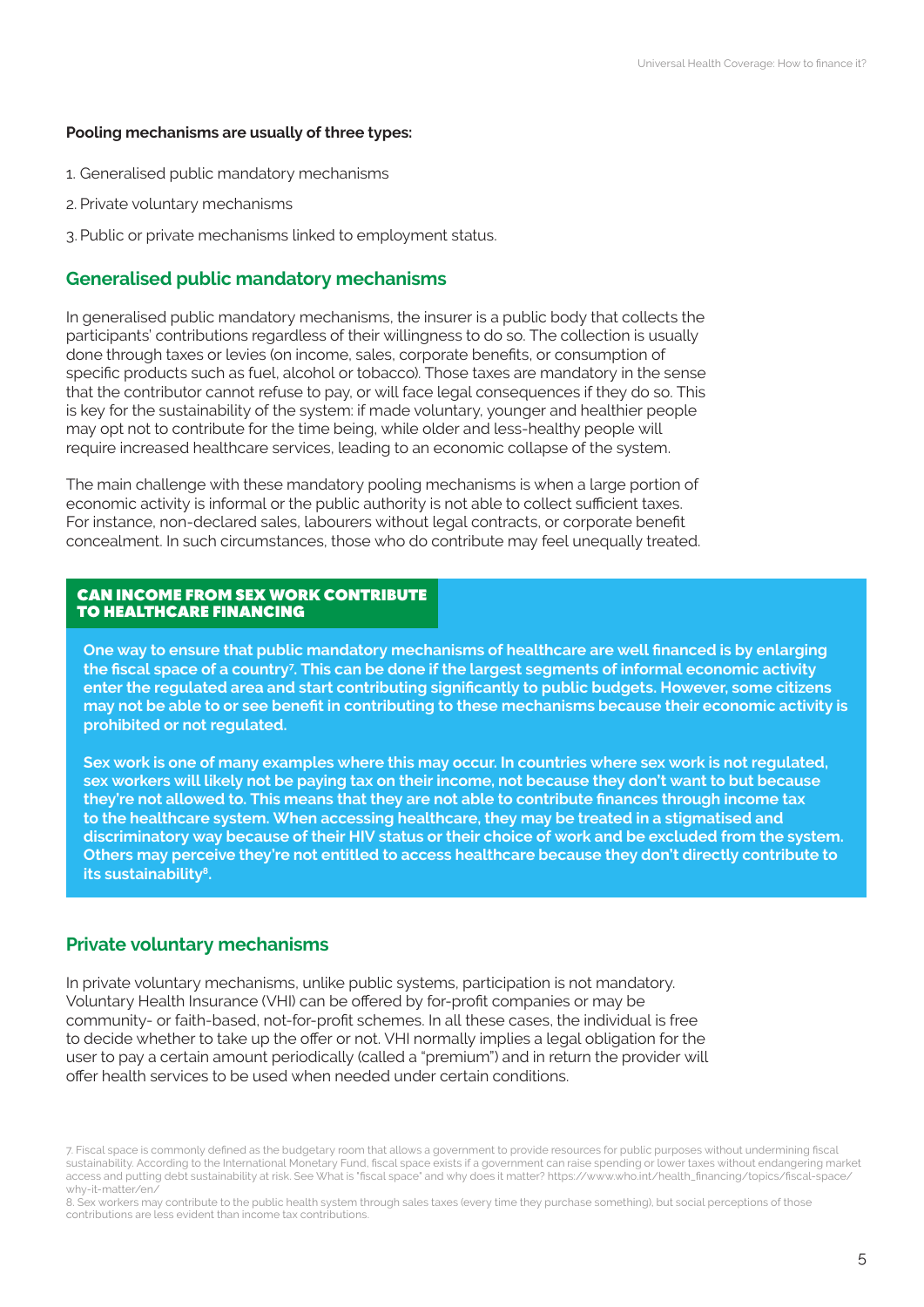#### **For-profit VHI has several limitations:**

• Individuals who are more in need of healthcare, or think they will be (like older people), tend to buy insurance, while the healthier and younger individuals will not, a phenomenon called 'adverse selection'. This threatens the viability of the insurance scheme, unless those in need or at higher risk are charged higher premiums. Since less healthy individuals tend to be poorer<sup>9</sup>, they risk having to pay a higher premium which will represent a far higher proportion of their household income than for other groups. This usually leads to lower-income users not contracting VHI, a phenomenon known as "market exclusion". This also affects users with previous health conditions that are considered too costly, when the company may refuse to provide insurance at all, not even with high premiums.

To address the exclusion of marginalised people in VHI markets, governments may decide to subsidise VHI for certain population groups, but this doesn't solve the problem of adverse selection<sup>10</sup>.

• VHI providers set limitations to the type, quantity, proportion or covered time of healthcare, depending on the value of the premium paid. For instance, they may provide cancer treatment but only cover first-line therapies, or only until spending has reached a certain limit, or only a percentage of the cost, or only for a given period of time. Outside those circumstances, the user must pay and be excluded from the pooling system benefits.

Community-based health insurance schemes are common in low-income countries. They usually offer a basic health package for a flat rate. However, this approach has only proven to be effective in facilitating health access and avoiding catastrophic health expenditure to a limited extent because the user still needs to pay for the services not covered and the poorest and most vulnerable will still be excluded<sup>11</sup>.

#### HIV DIAGNOSIS AND VOLUNTARY HEALTH INSURANCE

**A VHI holder may be diagnosed with HIV and discover that the insurance conditions could limit the healthcare they can receive: only certain, less expensive HIV medications are included; the number of monitoring tests (CD4 and VL) may be limited to once a year; the therapy of certain opportunistic infections may be excluded; the period of coverage is fixed; only a percentage of services and medications are financed; or HIV healthcare needs are not covered at all. Or they may be told by the insurer that their premiums have increased significantly, precisely when an HIV diagnosis might lead to a reduction in their income because of losing their job or dealing with the associated stigma and discrimination.** 

## **Private or public mechanisms linked to employment status**

In many countries there are pooling mechanisms to finance healthcare that is linked to employment status. Occasionally the mechanism is voluntary – the employee is given an amount intended to buy the health insurance of their preference. In such circumstances the same challenges will occur as with general VHI. Most often, however, those mechanisms are mandatory: both the employer and employee have an amount detracted from their benefit or salary which is used to finance the healthcare they're entitled to. These insurance mechanisms may be private or public, but even when they're public, they restrict access to

10. The US Affordable Care Act or "Obamacare" tried to solve that problem by requiring all US citizens to have a VHI or risk a penalty. This policy has proven to have had a limited effect in increasing the number of healthy, young people buying an insurance in the US, as the cost of the penalty is much lower of that of the increasing premiums.

11. See ["Characteristics of community-based health insurance \(CBHI\) schemes"](https://www.who.int/health_financing/topics/community-based-health-insurance/key-characteristics/en/) [https://www.who.int/health\\_financing/topics/community-based-health](https://www.who.int/health_financing/topics/community-based-health-insurance/key-characteristics/en/)[insurance/key-characteristics/en/](https://www.who.int/health_financing/topics/community-based-health-insurance/key-characteristics/en/)

<sup>9.</sup> See "Chronic Diseases and Poverty" at https://www.who.int/chp/chronic\_disease\_report/part2\_ch2/en/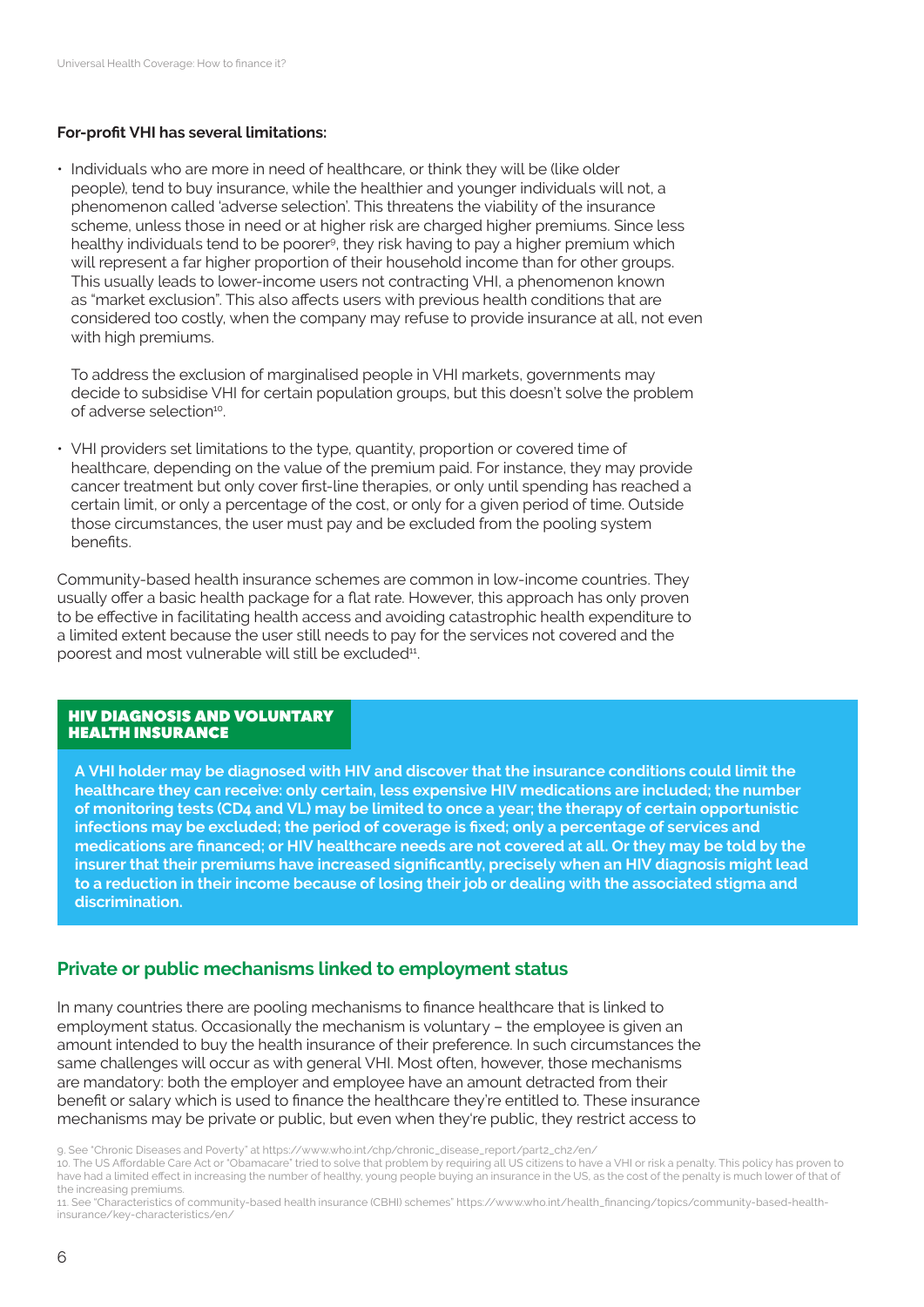those participating in the scheme and their families. If an individual loses their job, they and their family are no longer entitled to this healthcare.

### **In the field, different pooling mechanisms coexist**

In many low- and middle-income countries, all three pooling mechanisms coexist. For instance, in countries where mechanisms linked to employment status are prevalent, it is usual for government to create parallel healthcare systems financed with public funds for those who are unemployed, working informally, or working in the public sector (if they're not covered by a specific insurance scheme). In addition, VHI may be bought by wealthier individuals to complement existing options.

The main challenge in this coexistence is ensuring the quality of those services provided with public financing. If the publicly-funded healthcare is only used by low-income, little or non-contributing individuals, it will tend to be less resourced, leading to fewer treatment options, worse equipment and infrastructure, longer waiting times. It may also mean lower-paid staff, who are either less qualified or have higher absenteeism rates if they are simultaneously working in the private sector<sup>12</sup>.

#### ENSURING HEALTHCARE QUALITY FOR TRANSGENDER WOMEN

**Healthcare quality is not only affected by financial factors13. Levels of expectation regarding the quality of services also affect the system response: the lower the expectation, the less pressure to provide quality services. When healthcare services are separated according to direct monetary contribution (accessible through VHI or insurance linked to employment status) and non-direct monetary contribution (accessible through public subsidies), patient expectations are different.** 

**In some countries, transgender women are excluded from the formal labour market and from VHI markets. Instead they use subsidised public services where they confront stigma, discrimination and verbal abuse. Their capacity to influence and improve the quality of those services is limited by their reduced social and political capital as well as their low expectations of the services. Fearing degrading treatment, they tend to use the services only when absolutely necessary, which in turn reduces their ability to demand improvements.** 

# HOW MUCH SHOULD PEOPLE PAY DIRECTLY FOR HEALTHCARE

When there's no pooling mechanism to cover healthcare financing, users have to pay the full cost of healthcare at the point of service or commodity purchase. Similarly, when the pooling mechanism doesn't cover 100% of healthcare services, the rest has to be paid by the user at the point of service or purchase. These are known as 'out-of-pocket' (OOP) expenditures.

OOP spending penalises the poorest and sickest individuals. The lower the income and assets, the higher the proportion of household expenditure that needs to be dedicated to healthcare. In addition, the proportion of household income used will be higher when the treatment is more complex or prolonged. As discussed above, this leads to catastrophic health expenditure and household impoverishment<sup>14</sup>.

13. See [Understanding and measuring quality of care: dealing with complexity](https://www.who.int/bulletin/volumes/95/5/16-179309/en/) for a review of the most prevalent factors and their complex intersection. <https://www.who.int/bulletin/volumes/95/5/16-179309/en/>

<sup>12.</sup> See [The Mixed Health Systems Syndrome.](https://www.who.int/bulletin/volumes/88/1/09-067868/en/) <https://www.who.int/bulletin/volumes/88/1/09-067868/en/>

<sup>14.</sup> See [Out-of-pocket payments, user fees and catastrophic expenditure](https://www.who.int/health_financing/topics/financial-protection/out-of-pocket-payments/en/) [https://www.who.int/health\\_financing/topics/financial-protection/out-of-pocket](https://www.who.int/health_financing/topics/financial-protection/out-of-pocket-payments/en/)[payments/en/](https://www.who.int/health_financing/topics/financial-protection/out-of-pocket-payments/en/)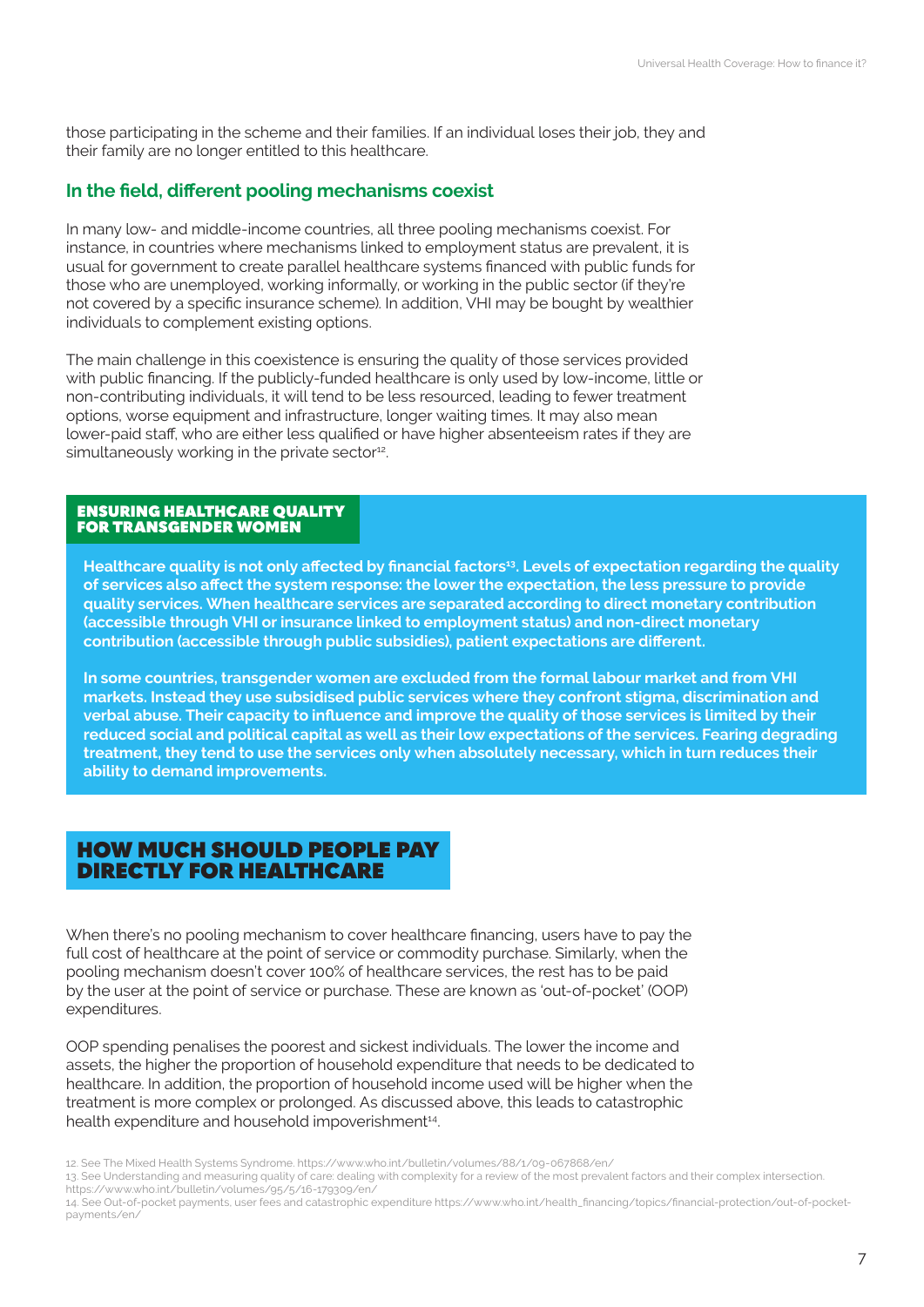There is international consensus that health OOP payments should be reduced to increase equity in healthcare access. But what should be the threshold? Different measurement methodologies, such as the one used by WHO and the one adopted by the Sustainable Development Goal (SDG) indicator system, offer different interpretations of the threshold for catastrophic health expenditures<sup>15</sup>. This makes it more challenging to define a clear target for advocacy and policy purposes.

Should the threshold be zero, which means no OOP at all? Should it be zero for everything and for everyone? The implications for each type of service and commodity may be different. There is evidence that user fees (OOP at the point of service) are a barrier to access healthcare, particularly in low-resource settings<sup>16</sup>. It should be noted however that in those settings user fees should not be eliminated without first strengthening the healthcare system. Without this there is a risk they will collapse or substantially reduce in quality. In middle- and high-income countries with public or semi-public pooled mechanisms, inequity caused by user fees depends on its design and the existence of exemptions or caps (for lower-income individuals or those with chronic conditions)17.

In the case of health commodities, and particularly medicines, most countries have established co-payments (fixed amount to be paid when accessing an insured service) for many of these, which are prescribed through the primary healthcare system. Evidence shows that co-payment mechanisms, even when they include exemptions and caps for most marginalised groups, still lead to increased inequity and reduced use of vital medicines<sup>18</sup>.

#### CAN PREP BE OFFERED FREE OF CHARGE TO MEN WHO HAVE SEX WITH MEN?

**Many middle-income countries are considering including pre-exposure prophylaxis (PrEP) as part of the basic package of prevention offered to men who have sex with men. This trend follows the WHO recommendation that "***people at substantial risk of HIV infection should be offered PrEP as an additional prevention choice, as part of comprehensive prevention***"19. In parallel, some better off men who h¬ave sex with men in those countries have reported accessing PrEP medication through private purchasing – even before national policy to provide it had been adopted. Once PrEP is included in national HIV strategies, a discussion may be needed about to what extend it is offered free of charge – to all men who have sex with men who are at substantial risk of HIV infection, or only to those who cannot afford it? Intermediate options may include setting different percentage subsidies according to the social and financial situation of the user (starting from 100% subsidy for individuals who are most vulnerable and less able to pay).** 

19. See [Pre-exposure prophylaxis](https://www.who.int/hiv/topics/prep/en/) <https://www.who.int/hiv/topics/prep/en/>

<sup>15.</sup> See [Catastrophic health spending in Europe: equity and policy implications of different calculation methods](https://www.who.int/bulletin/volumes/88/1/09-067868/en/) [https://www.who.int/bulletin/](https://www.who.int/bulletin/volumes/88/1/09-067868/en/) [volumes/88/1/09-067868/en/](https://www.who.int/bulletin/volumes/88/1/09-067868/en/)

<sup>16.</sup> See [The impact of user fees on health service utilization in low- and middle-income countries: how strong is the evidence?"](https://www.who.int/bulletin/volumes/86/11/07-049197/en/) [https://www.who.int/bulletin/](https://www.who.int/bulletin/volumes/86/11/07-049197/en/) [volumes/86/11/07-049197/en/](https://www.who.int/bulletin/volumes/86/11/07-049197/en/)

<sup>17.</sup> See the [European country reports available at Universal health coverage: financial protection country reviews http://www.euro.who.int/en/health-topics/](http://www.euro.who.int/en/health-topics/Health-systems/health-systems-financing/publications/clusters/universal-health-coverage-financial-protection/universal-health-coverage-financial-protection-country-reviews) [Health-systems/health-systems-financing/publications/clusters/universal-health-coverage-financial-protection/universal-health-coverage-financial](http://www.euro.who.int/en/health-topics/Health-systems/health-systems-financing/publications/clusters/universal-health-coverage-financial-protection/universal-health-coverage-financial-protection-country-reviews)[protection-country-reviews](http://www.euro.who.int/en/health-topics/Health-systems/health-systems-financing/publications/clusters/universal-health-coverage-financial-protection/universal-health-coverage-financial-protection-country-reviews)

<sup>18.</sup> See [Effect of co-payment policies on initial medication non-adherence according to income: a population-based study](https://qualitysafety.bmj.com/content/27/11/878.long) [https://qualitysafety.bmj.com/](https://qualitysafety.bmj.com/content/27/11/878.long) [content/27/11/878.long](https://qualitysafety.bmj.com/content/27/11/878.long)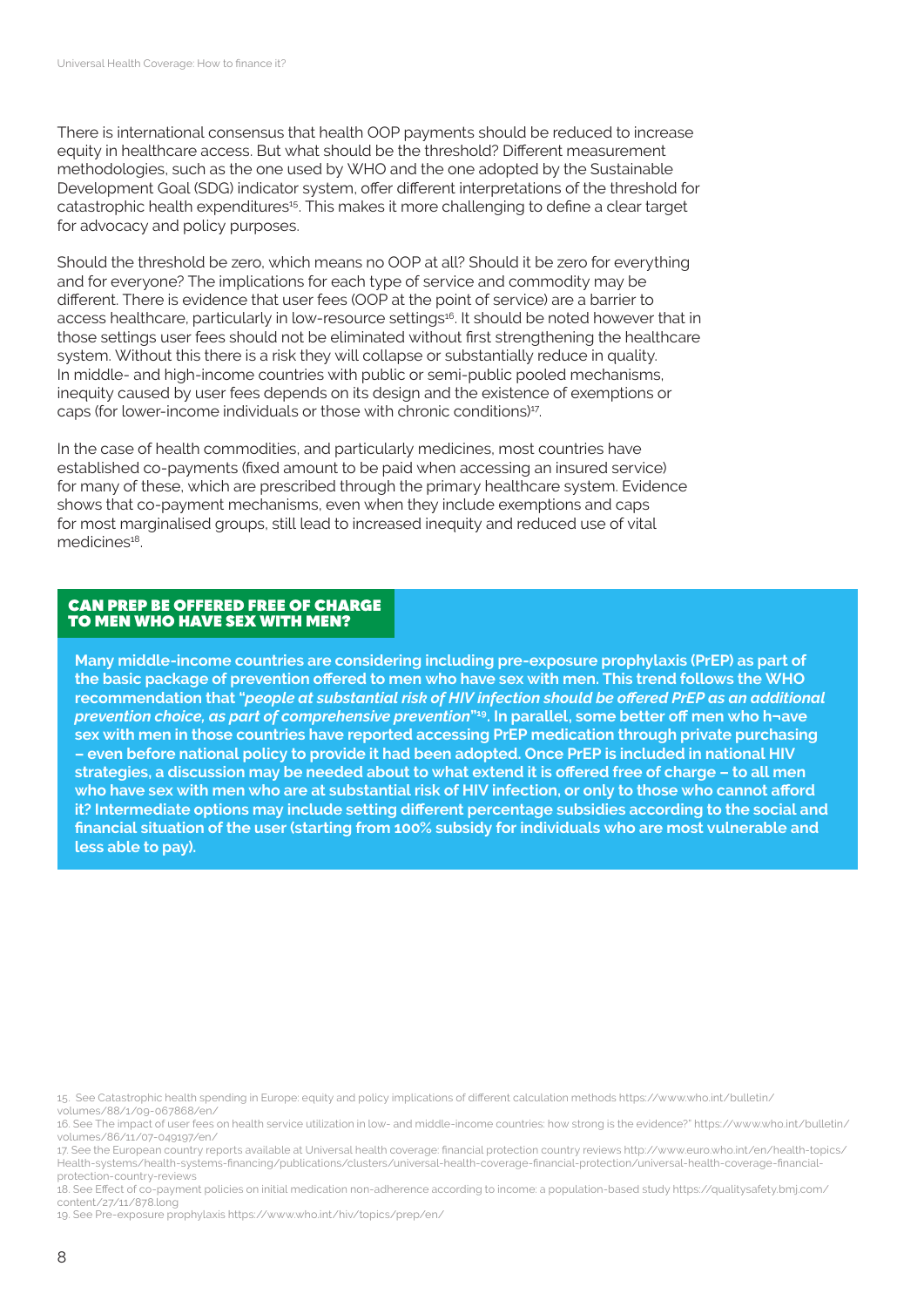## WHO IS COVERED BY POOLING MECHANISMS AND HOW ARE THEY PROTECTED AGAINST FINANCIAL HARDSHIP?

Pooling mechanisms can protect against financial hardship related to healthcare needs by potentially reducing the use of OOP expenditure. But not all schemes protect to the same extent.

As discussed previously, VHI only covers those who voluntarily participate in their schemes, and doesn't necessarily cover every health need or their full extent. Increasing the number and services provided by VHI will require intensive public subsidies for individuals who are most sick and on lowest incomes, which is less attractive to governments. On the other hand, insurance linked to employment excludes those who are unemployed or working in the informal sector and it requires the development of a parallel, public funded, usually less-resourced network of health services to fill the gap.

Also, the fact that the predominant pooling mechanism in a given country is public and mandatory doesn't mean it covers everyone. Many high-income countries, for example, restrict access to healthcare for people without legal residency, either according to their personal characteristics (for example, exemptions are made for children or pregnant women) or to their health needs (for example, enabling access to emergency healthcare)<sup>20</sup>.

As discussed above, the fact that the population is covered by a pooled financing system or insurance is not per se an indicator of financial protection against catastrophic health expenditures. Measuring the percentage of household income spent on health costs is a better indicator of this. Countries that link entitlement to healthcare to user payment and that lack effective tax collection systems demonstrate the gap between universal coverage and protection against financial hardships related to healthcare needs<sup>21</sup>.

Finally, there is the question: to what extent UHC can effectively work to reduce financial hardship without social protection mechanisms. People with ill-health may not be able to work, leading to financial hardship. In many countries, individuals unable to work don't receive any financial support or what they receive is too low to meet their basic needs. This problem affects not just the person who's sick, but others who depend on the lost income<sup>22 23</sup>.

# WHAT DO POOLED MECHANISMS COVER AND HOW?

As quoted earlier, WHO states that UHC means that "*all people have access to the health services they need (prevention, promotion, treatment, rehabilitation and palliative care)*".

But who decides, and how, which services are needed for a particular person? In the case of private pooling mechanisms, that is usually defined in the contract between the insurer and the insured. In the case of public-held systems, this is in principle decided by the national health authorities. In theory, national health authorities are responsible for determining which treatment for a particular disease or which services for a specific population group will be covered by the public system (and under which conditions) with the resources available. In practice, healthcare services offered in many low- and middle-

21. <http://www.euro.who.int/en/health-topics/Health-systems/health-systems-financing/universal-health-coverage-financial-protection>

22. [https://thl.fi/en/web/thlfi-en/research-and-expertwork/projects-and-programmes/eu-social-protection-systems-programme-eu-sps/research-on](https://thl.fi/en/web/thlfi-en/research-and-expertwork/projects-and-programmes/eu-social-protection-systems-programme-eu-sps/research-on-social-protection/social-protection-and-universal-health-coverage-uhc-)[social-protection/social-protection-and-universal-health-coverage-uhc-](https://thl.fi/en/web/thlfi-en/research-and-expertwork/projects-and-programmes/eu-social-protection-systems-programme-eu-sps/research-on-social-protection/social-protection-and-universal-health-coverage-uhc-)

<sup>20.</sup><https://www-bmj-com.sire.ub.edu/content/350/bmj.h2681.full>

<sup>23.</sup> Being affected by tuberculosis is one of the classic examples of the need of social protection mechanisms to make UHC effective [https://journals.plos.org/](https://journals.plos.org/plosmedicine/article?id=10.1371/journal.pmed.1001693) [plosmedicine/article?id=10.1371/journal.pmed.1001693](https://journals.plos.org/plosmedicine/article?id=10.1371/journal.pmed.1001693)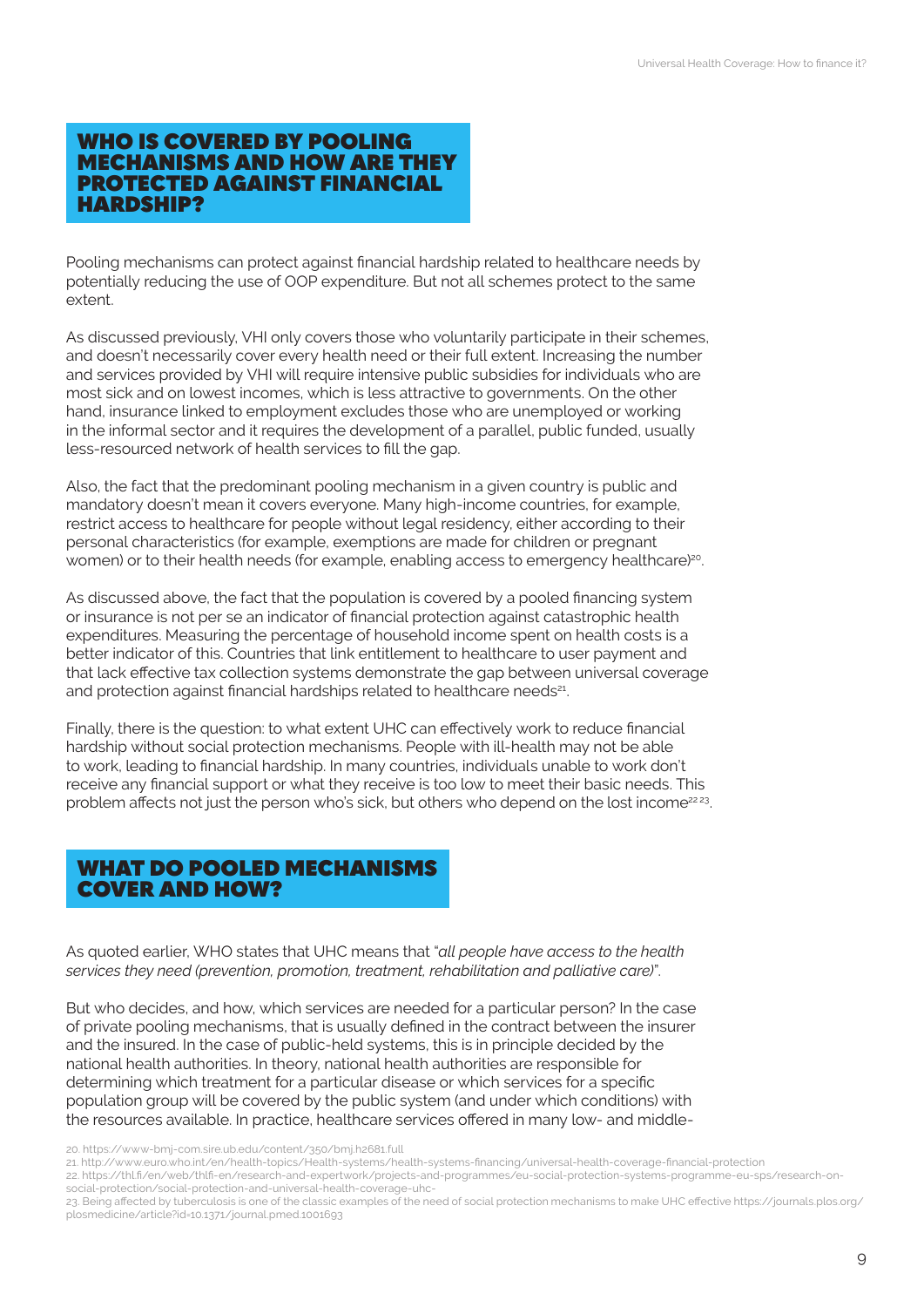countries can be more the result of political priorities or vested interests than a rationale, evidence-based choice based on preferred health outcomes or cost-effectiveness. Progressing towards a comprehensive and sustainable UHC model will require reviewing and rationalising the healthcare services provided in a given community<sup>24</sup>.

How can this be done? When deciding which drugs should be made available to their citizens, governments and health advocates can refer to the WHO List of Essential Medicines<sup>25</sup>, updated every two years. But when it comes to adopting a defined package of healthcare services for a disease, category of diseases or population group, it's not that simple. WHO will have recommendations for prevalent conditions in terms of prevention, diagnosis, care and treatment, if they exist, but it's up to each government to decide how those recommendations are incorporated as national policies, technical norms, regulations and guidelines. Beyond those recommendations, the range of potential services will tend to expand when evidence becomes available about their benefit for the healthcare users. This perpetual process of considering new services puts pressure on the financial viability of the health system, even in high-income countries<sup>26</sup>: public systems face increased healthcare demand while resources allocated to finance them are never sufficient.

One way to deal with health system stress is by prioritising the availability of these new health services. Since not all services provide the same benefits and the resources to run them are always limited, countries need to decide which interventions come first and which can wait. This can be done by just adding new services to those already existing, or by defining an Essential Package of Health Services for each disease or population group that will update or replace those previously offered. Either way, the decision to modify or enlarge the services or to adopt a defined service package is usually made in one of three ways:

- 1. Arbitrarily: national health authorities decide which services are made available without using a standardised procedure;
- 2. Based on cost-effectiveness: priorities are set according to the cost-effectiveness of the  $inter$ nterventions, either using international references<sup>27</sup> or by undertaking context-specific analysis (or a combination of both);
- 3. Through a participatory process: the list of services covered is defined following consultation with concerned stakeholders<sup>28</sup>

Each of the three approaches may prove problematic. Deciding arbitrarily on healthcare services covered may lead to increased expenditure but not to better health outcomes. Using only cost-effectiveness analysis to prioritise health services, apart from the methodological controversies involved<sup>29</sup>, may not take into consideration other relevant principles, such as equity or societal preferences. Finally, participatory processes may end up with services being prioritised based on the level of political influence of specific stakeholders, regardless of their cost-effectiveness or their impact on equity.

24. See [Universal Health Coverage and Essential Packages of Care](https://www.ncbi.nlm.nih.gov/books/NBK525285/) <https://www.ncbi.nlm.nih.gov/books/NBK525285/>

25. See [WHO Model Lists of Essential Medicines](https://www.who.int/medicines/publications/essentialmedicines/en/) <https://www.who.int/medicines/publications/essentialmedicines/en/>

- 28. This method is one of the advocacy pillars of the [Civil Society Engagement Mechanism for UHC2030 \(CSEM\)](https://csemonline.net/advocacy/) <https://csemonline.net/advocacy/>
- 29. See [Cost effectiveness analysis in health care: contraindications](https://www.ncbi.nlm.nih.gov/pmc/articles/PMC1124387/) <https://www.ncbi.nlm.nih.gov/pmc/articles/PMC1124387/>

<sup>26.</sup> See [Defining a Health Benefits Package: What Are the Necessary Processes?](https://www.tandfonline.com/doi/full/10.1080/23288604.2016.1124171) <https://www.tandfonline.com/doi/full/10.1080/23288604.2016.1124171> 27. See for instance [Disease Control Priorities 3. http://dcp-3.org/](http://dcp-3.org/)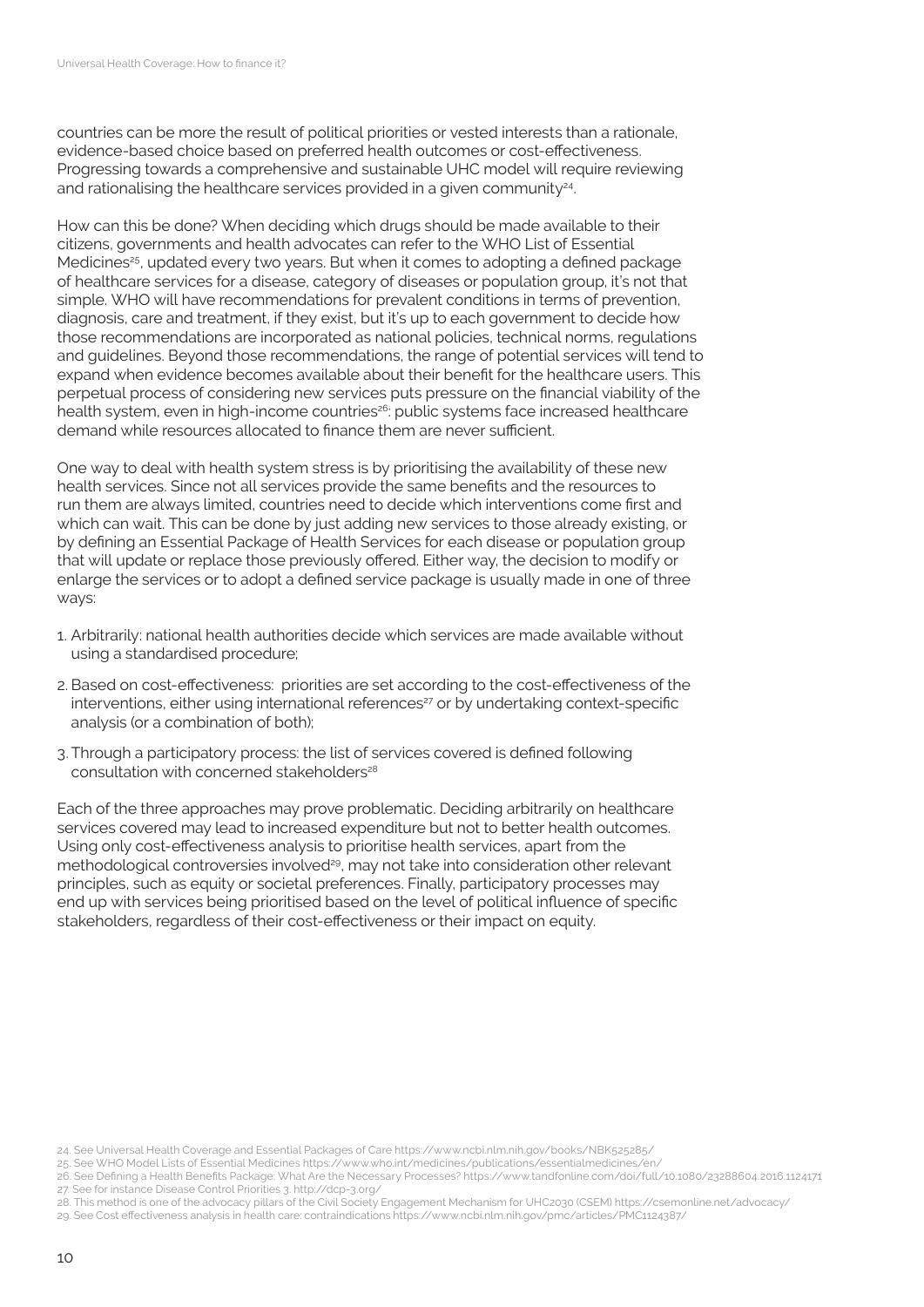# ACCESS TO QUALITY HEALTHCARE SERVICES

The Sustainable Development target for UHC (number 3.8) calls for the world to "*Achieve universal health coverage, including financial risk protection, access to quality essential health-care services and access to safe, effective, quality and affordable essential medicines and vaccines for all*30".

"Access to quality health services" is a gradient that starts from availability followed by accessibility, acceptability, utilisation and then, finally, quality $31$ . Each of those elements require specific actions as part of a comprehensive UHC policy. But the ultimate indicator of effective access to quality health services and of the most efficient use of the limited resources available is the improvement in the health outcomes of the population.

This is vital in countries where national health systems distinguish between health service holder and health service provider. For instance, in a predominantly public health system, the public authorities (national, regional or local governments) are the holders of the service, but not necessarily the providers. Even when the provider is also a public entity, it is usually functionally and administratively separate from the public service holder. Through this arrangement, the public health service holder can hire the services of a given provider (public, for-profit private or non-for-profit private, faith-based, community-based) according to their needs and the price-quality relationship of the services the provider offers in a competitive process. While the inclusion of for-profit providers in the public health systems is controversial and may require strong regulation and oversight<sup>32</sup>, other types of provider also need to be accountable – not only in terms of financial management and service quality provision, but also in terms of health outcomes achieved.

#### HIV COMMUNITY OUTREACH SERVICES AND HEALTH OUTCOMES

**Community-based organisations (CBOs) that provide HIV services financed by donors or domestic funds are also health service providers and as such they have to be held accountable for their results. They receive funds to provide services that will lead to better health outcomes. But this is not always the case. In some countries, HIV testing offered to marginalised communities through communityled outreach activities have generated lower positivity yields (the number of new HIV positive cases detected against the total number of HIV tests performed) than those offered through fixed, public testing sites33. Traditional outreach by peers from marginalised communities has exhausted outreach capacity once the third level of personal connections is reached (the friend of the friend of my friend). In fact, some communities may prefer discreet, user-friendly, onsite services with evening open hours to being tested through outreach, where they are uncertain about confidentiality. Innovative approaches are needed to design distinct service models for marginalised communities.** 

31. See [Human resources for health and universal health coverage: fostering equity and effective coverage](https://www.who.int/sdg/targets/en/) [https://www.who.int/bulletin/volumes/91/11/13-](https://www.who.int/bulletin/volumes/91/11/13-118729-ab/en/) [118729-ab/en/](https://www.who.int/bulletin/volumes/91/11/13-118729-ab/en/)

<sup>30.</sup> See [SDG 3: Ensure healthy lives and promote wellbeing for all at all ages](https://www.who.int/sdg/targets/en/) <https://www.who.int/sdg/targets/en/>

<sup>32.</sup> See [Does Ownership Matter? An Overview of Systematic Reviews of the Performance of Private For-Profit, Private Not-For-Profit and Public Healthcare](https://www.ncbi.nlm.nih.gov/pmc/articles/PMC4249790/)  [Providers](https://www.ncbi.nlm.nih.gov/pmc/articles/PMC4249790/) <https://www.ncbi.nlm.nih.gov/pmc/articles/PMC4249790/>

<sup>33.</sup> Based on confidential reports the author has produced as HIV program evaluator.